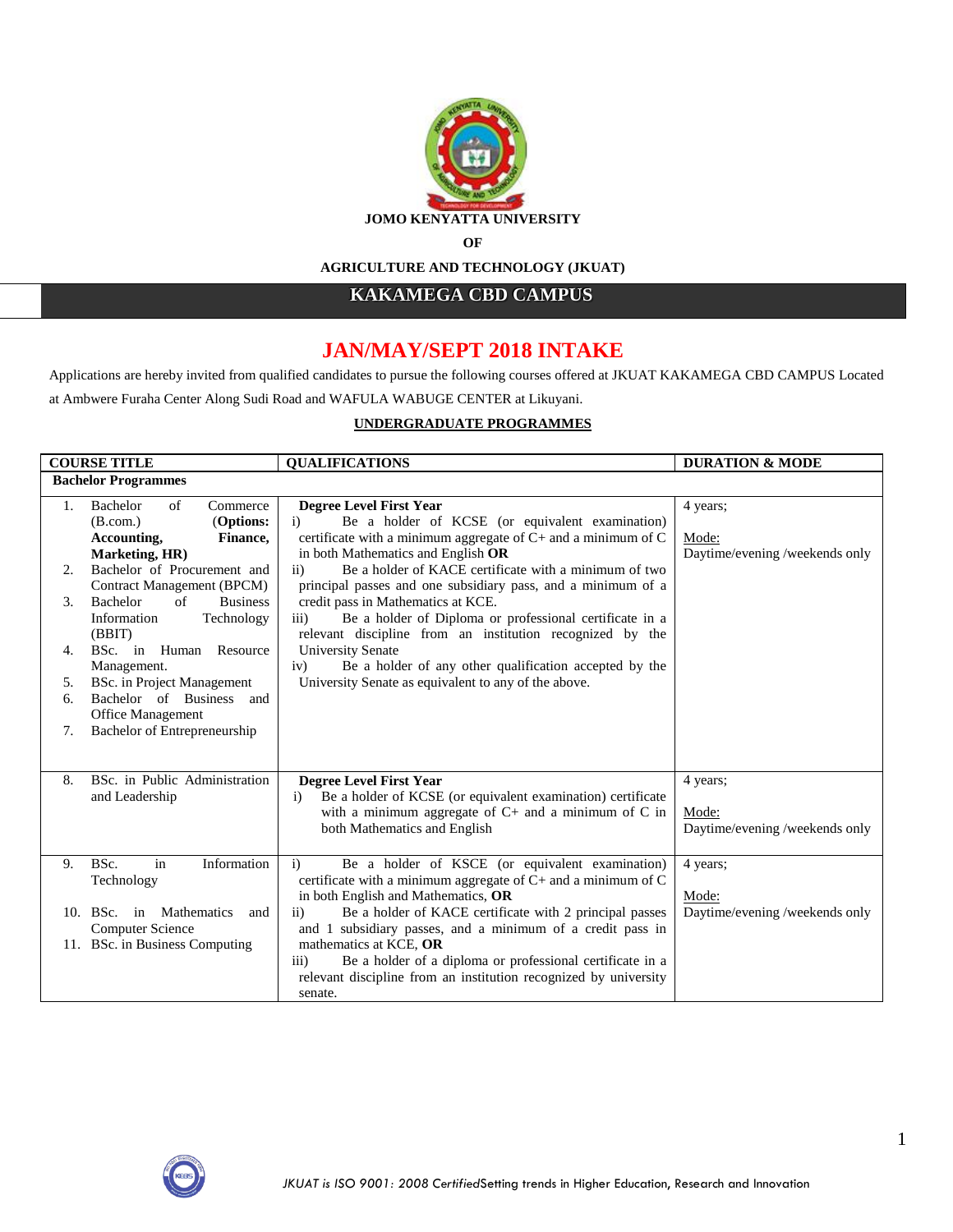| 12. BSc. in Statistics                                                                               | Be a holder of KSCE (or equivalent examination)<br>$\mathbf{i}$<br>certificate with a minimum aggregate of C+ and the following<br>alternative combinations of cluster subjects, at the minimum<br>grades shown:<br>Mathematics $C+$ and English $C+OR$<br>Have a minimum of 2 principal passes in Science<br>$\overline{11}$<br>subjects in IGCE/GCE or KACE, OR<br>Have a diploma in science subjects from an Institution<br>$\overline{111}$ )<br>recognized by the University Senate, OR<br>Have any other qualification accepted by the University<br>iv)<br>Senate as equivalent to any of the above. | 4 years:<br>Mode:<br>Daytime/evening /weekends only |
|------------------------------------------------------------------------------------------------------|-------------------------------------------------------------------------------------------------------------------------------------------------------------------------------------------------------------------------------------------------------------------------------------------------------------------------------------------------------------------------------------------------------------------------------------------------------------------------------------------------------------------------------------------------------------------------------------------------------------|-----------------------------------------------------|
| 13. BSc. in Geographic<br><b>Information Science and</b><br>Remote Sensing (Geomatic<br>Engineering) | KCSE aggregate grade $C+$ with a minimum grade of $C+$ in<br>mathematics and physics                                                                                                                                                                                                                                                                                                                                                                                                                                                                                                                        | 4 years;<br>Mode:<br>Daytime/evening /weekends only |
| 14. BSc. Community Health and<br>Development                                                         | C+ aggregate in KCSE and C in Mathematics biology & chemistry<br><b>OR</b><br>C+ aggregate in KCSE and C- in English/Kiswahili &<br>Mathematics/Physics<br><b>OR</b><br>KACE 2 with relevant principal passes<br><b>OR</b><br>Diploma or HND in the relevant course                                                                                                                                                                                                                                                                                                                                         | 4 years;<br>Mode:<br>Daytime/evening /weekends only |
| 15. BSc. Agribusiness Economics<br>and Rural Development                                             | Must have a minimum aggregate of $C+$ in KCSE and should have a<br>minimum grade of C (Plain) in Biology, Chemistry, Mathematics<br>and Physics OR C plain in Biological Sciences, Physical Sciences,<br>Mathematics/Geography or any of the Group IV subjects OR<br>Diploma in a relevant field from a recognized institution                                                                                                                                                                                                                                                                              | 4 years;<br>Mode:<br>Daytime/evening /weekends only |
| 16. BSc. in Development Studies<br>17. BSc. in Community<br>Development and Environment              | Be a holder of KCSE (or equivalent examination) certificate with a<br>minimum aggregate of $C$ + and a minimum of $C$ in English or<br>Kiswahili                                                                                                                                                                                                                                                                                                                                                                                                                                                            | 4 years;<br>Mode:<br>Daytime/evening /weekends only |
| 18. BSc. in Public Administration<br>and Leadership                                                  | Holder of KCSE certificate with an aggregate of C+ and a<br>minimum<br>of<br>C<br>mathematics<br>English<br>in<br><b>or</b><br>•Be a holder of KACE certificate with a minimum of two principal<br>passes and subsidiary in general paper and a minimum of credit<br>mathematics<br>and<br><b>KCE</b><br>in<br>pass<br><b>or</b><br>•Be a holder of diploma with a credit pass in county governance<br>from JKUAT or any other university recognized by the senate.                                                                                                                                         | 4 years;<br>Mode:<br>Daytime/evening /weekends only |

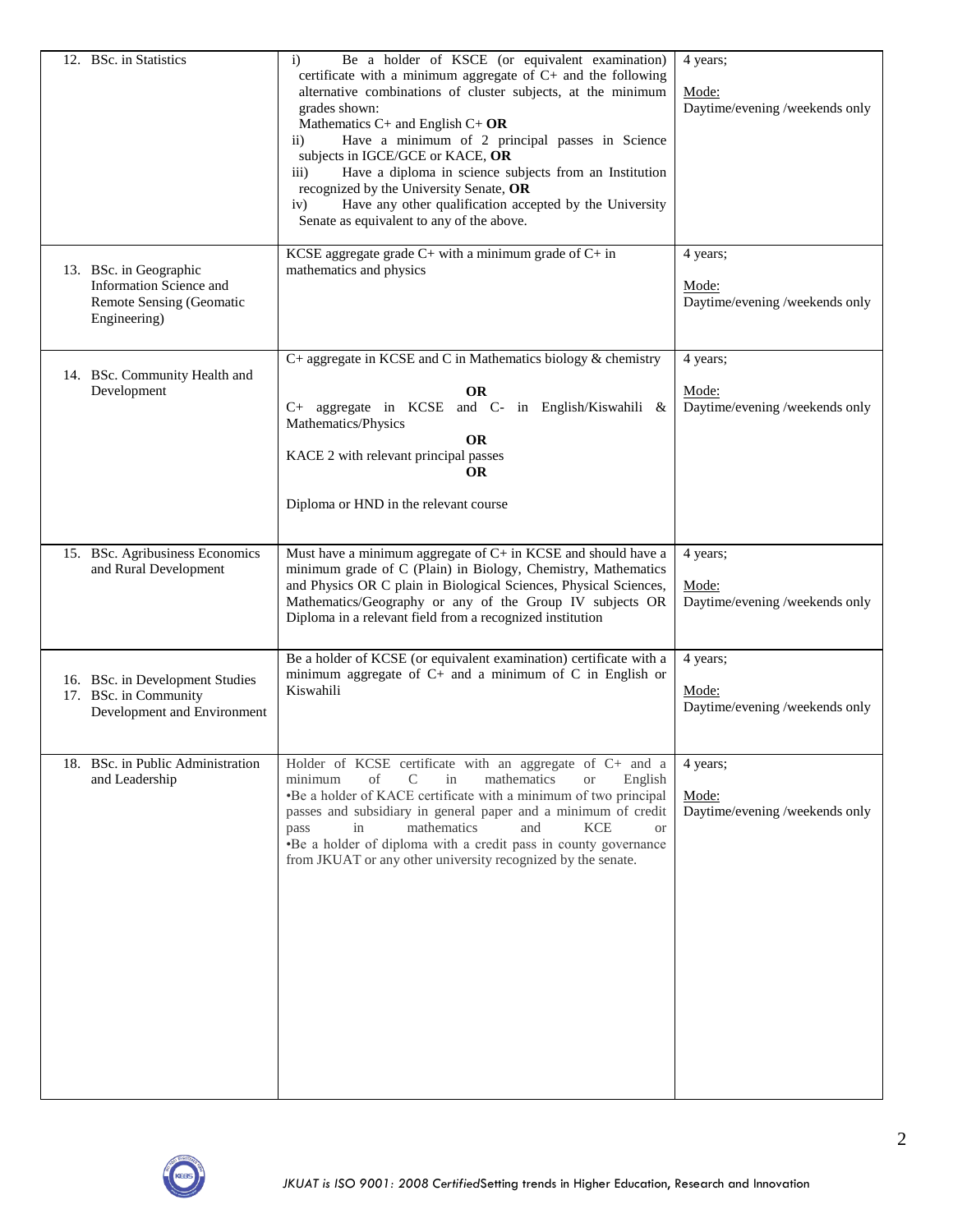|                                              | <b>Diploma Programmes</b>                                                                                                                                                                                                                                                                                                                                                                                                                            |                                                                                                                                                                                                                                                                                                                                                           |                                             |
|----------------------------------------------|------------------------------------------------------------------------------------------------------------------------------------------------------------------------------------------------------------------------------------------------------------------------------------------------------------------------------------------------------------------------------------------------------------------------------------------------------|-----------------------------------------------------------------------------------------------------------------------------------------------------------------------------------------------------------------------------------------------------------------------------------------------------------------------------------------------------------|---------------------------------------------|
| 1.                                           | Diploma<br>County<br>in<br>Governance                                                                                                                                                                                                                                                                                                                                                                                                                | Be a holder of KCSE with a minimum aggregate of C-<br>$\mathbf{i}$<br>with $D+$ in mathematics and English, $OR$<br>KCE division II Credit pass in any relevant certificate<br>$\rm ii)$<br>course with at least KCSE Grade D+ in Mathematics and<br>English, OR<br>$\overline{iii}$<br>The equivalent qualification approved by the University<br>Senate | Two years<br>Daytime/evening /weekends only |
| 2.<br>3.<br>4.<br>5.<br>6.<br>7.<br>8.<br>9. | Diploma<br><b>Business</b><br>in<br><b>Information Technology</b><br>Diploma<br>in<br>Information<br>Technology<br>Diploma in Purchasing and<br><b>Supplies Management</b><br>Diploma in Human Resource<br>Management<br>Diploma<br>in<br><b>Business</b><br>Administration<br>Diploma in Microfinance<br>Diploma in Social Studies<br>Diploma in Public Relations<br>10. Diploma<br>in<br>Community<br>Development<br>11. Diploma in Human Resource | Be a holder of KCSE with a minimum aggregate of C- with<br>$\mathbf{i}$<br>$D+$ in mathematics and English, OR<br><b>KCE</b> division II Credit pass<br>$\mathbf{ii}$<br>The equivalent qualification approved by the University<br>iii)<br>Senate                                                                                                        | Two years<br>Daytime/evening /weekends only |
|                                              | Management<br><b>Certificate Programmes</b>                                                                                                                                                                                                                                                                                                                                                                                                          |                                                                                                                                                                                                                                                                                                                                                           |                                             |
|                                              | Information<br>12. Certificate<br>in<br>Technology                                                                                                                                                                                                                                                                                                                                                                                                   | $\mathbf{i}$<br>KCSE mean grade C- or Division III in KCE                                                                                                                                                                                                                                                                                                 | 4 months<br>Daytime/evening /weekends only  |
|                                              | 13. Certificate<br>in<br><b>Business</b><br>Administration<br>14. Certificate in Purchasing and<br><b>Supplies</b>                                                                                                                                                                                                                                                                                                                                   | KCSE with minimum aggregate of D+ OR<br>$\mathbf{i}$<br>KCE Division IV with at least pass in both Mathematics<br>$\overline{11}$<br>and English/Kiswahili OR<br>Pass in any relevant course from an institution<br>$\overline{iii}$<br>recognized by the University                                                                                      | 4 months<br>Daytime/evening /weekends only  |
|                                              | 15. Certificate Course in County<br>Governance                                                                                                                                                                                                                                                                                                                                                                                                       | Be a holder of KCSE with a minimum aggregate of $D+$ with at<br>least D+ in Mathematics and English or KCE Div III                                                                                                                                                                                                                                        | 4 months<br>Daytime/evening /weekends only  |
|                                              | Certificate<br>16. Bridging<br>in<br>Mathematics                                                                                                                                                                                                                                                                                                                                                                                                     | For Degree course applicants, KCSE aggregate C- and<br>$\mathbf{i}$<br>$D+$ in Mathematics and English OR<br>Division IV with Credit pass in Mathematics and English<br>$\rm ii)$<br>in KCE or the equivalent                                                                                                                                             | 4 months<br>Daytime/evening /weekends only  |
|                                              | 17. Certificate<br>in<br>Community<br>Development                                                                                                                                                                                                                                                                                                                                                                                                    | Be a holder of KCSE Division IV with Credit pass in Mathematics<br>and English in KCE or the equivalent                                                                                                                                                                                                                                                   | 4 months<br>Daytime/evening /weekends only  |

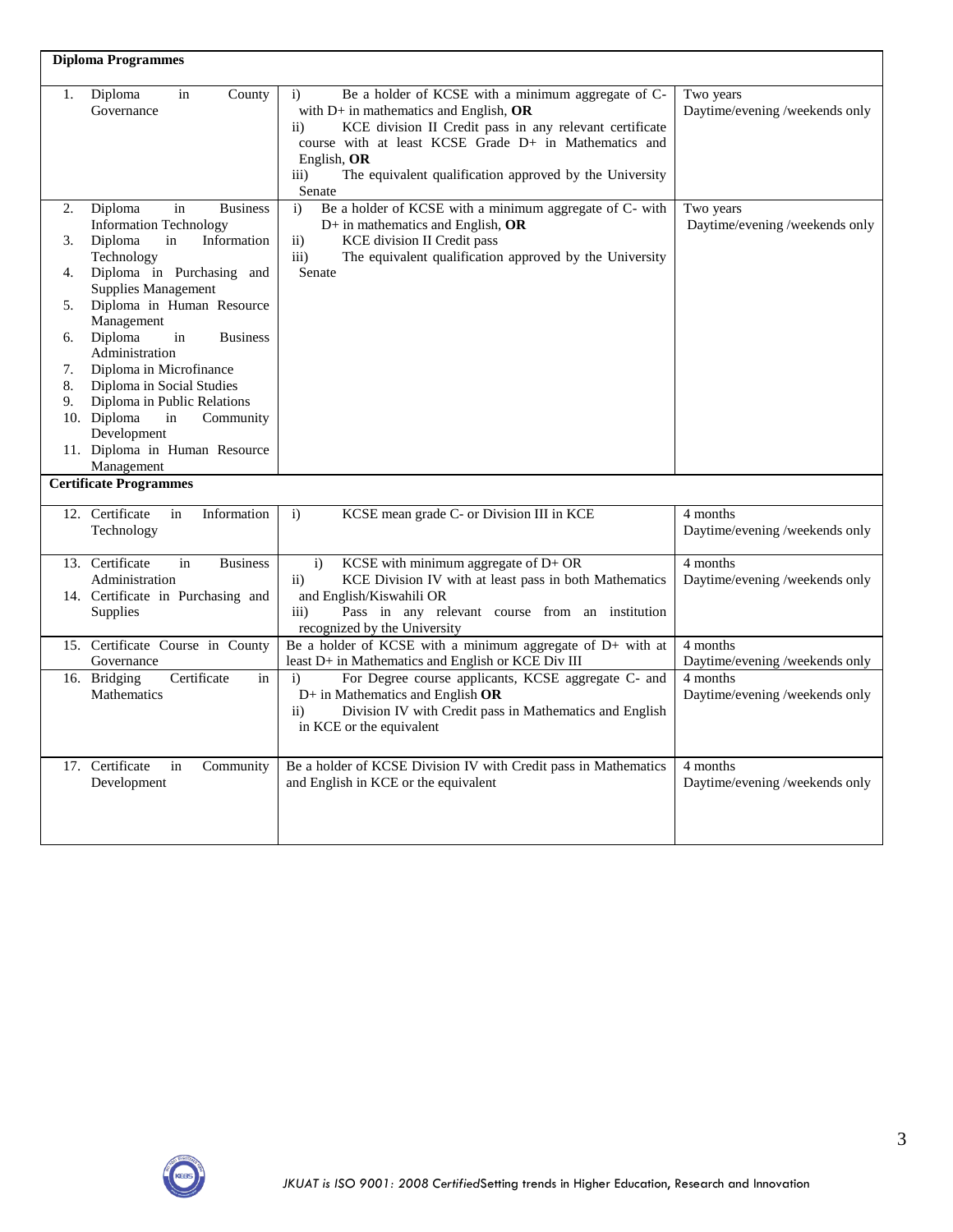## **POSTGRADUATE PROGRAMMES**

|                                        | <b>COURSE TITLE</b>                                                                                                                                                                                                                                                                                                                      | <b>QUALIFICATION</b>                                                                                                                                                                                                                                                                          | <b>DURATION &amp; PATTERN</b>                       |
|----------------------------------------|------------------------------------------------------------------------------------------------------------------------------------------------------------------------------------------------------------------------------------------------------------------------------------------------------------------------------------------|-----------------------------------------------------------------------------------------------------------------------------------------------------------------------------------------------------------------------------------------------------------------------------------------------|-----------------------------------------------------|
| 1.<br>2.<br>3.<br>4.<br>5.<br>6.<br>7. | <b>PhD</b><br><b>Business</b><br>Administration<br>in<br>(Marketing,<br>Strategic<br>Management,<br>Finance, Accounting) Option.<br>PhD in Human Resource Management<br>(HRM)<br>Ph.D. Information Technology<br>Ph.D. Development Studies<br>Ph.D. Leadership and Governance<br>Ph.D. Supply Chain Management<br>Ph.D. Entrepreneurship | Holders of relevant Masters degrees from<br>$\mathbf{i}$<br>JKUAT OR its equivalent from a recognized<br>university<br>Bachelor's degree<br>$\mathbf{ii}$                                                                                                                                     | 3 years programme<br>Mode:<br>Weekends only         |
| 8.<br>9.                               | Ph.D. in Public Health<br>Ph.D. in Epidemiology<br>10. Ph.D. in International Health                                                                                                                                                                                                                                                     | Holders of relevant Health Related Masters<br>$\mathbf{i}$ .<br>degrees from JKUAT OR its equivalent<br>from a recognized university<br>Bachelor's degree<br>ii.                                                                                                                              | 3 years programme<br>Mode:<br>Weekends only         |
|                                        | 11. Master of Business Administration<br>(MBA) (Marketing Option, Strategic<br>Management Option, Finance Option,<br><b>Accounting Option</b> )                                                                                                                                                                                          | Bachelor's degree with at least Second-Class<br>$\ddot{1}$<br>Honours Upper division or equivalent from a<br>recognized university OR<br>Bachelor's degree with Second Class<br>$\overline{11}$ )<br>Honours Lower Division plus at least TWO years<br>relevant post qualification experience | 2 Academic years<br>Mode:<br>Evenings/Weekends only |
|                                        | 12. Masters of Science in Finance                                                                                                                                                                                                                                                                                                        | Bachelor's degree (Major in Finance) with at<br>$\mathbf{i}$<br>least Upper Second-Class Honours or equivalent<br>from a recognized university OR<br>Bachelor's degree with Second Class<br>$\rm ii)$<br>Honours Lower Division plus at least two years<br>relevant experience                | 2 Academic years<br>Mode:<br>Evenings/Weekends only |
|                                        | 13. M.Sc. GIS                                                                                                                                                                                                                                                                                                                            | i.<br>Bachelor's Degree in a relevant field with at<br>least Second-class Honours Upper<br>Division<br><b>OR</b>                                                                                                                                                                              | 2 Academic years<br>Mode:<br>Evenings/Weekends only |
|                                        |                                                                                                                                                                                                                                                                                                                                          | Bachelor's Degree with Second class<br>ii.<br>Honours lower division plus at least<br>three years' experience                                                                                                                                                                                 |                                                     |
|                                        | 14. Master of Science in Human Resource<br>Management<br>15. Master of Science in Procurement &                                                                                                                                                                                                                                          | Bachelor's degree with at least Second-Class<br>$\mathbf{i}$<br>Honours Upper Division or equivalent from a<br>recognized university OR                                                                                                                                                       | 2 Academic years                                    |
|                                        | <b>Contract Management</b><br>16. Master of Science in Project<br>Management                                                                                                                                                                                                                                                             | Bachelor's degree with Second Class<br>$\rm ii)$<br>Honours Lower Division plus at least two years<br>relevant experience                                                                                                                                                                     | Mode:<br>Evenings/Weekends only                     |
|                                        | 17. Master of Science in Information and<br>Knowledge Management<br>18. Master of Science in Procurement and                                                                                                                                                                                                                             |                                                                                                                                                                                                                                                                                               |                                                     |
|                                        | Logistics<br>19. Master of Science in Leadership and                                                                                                                                                                                                                                                                                     |                                                                                                                                                                                                                                                                                               |                                                     |
|                                        | Governance<br>20. Master of Science in Development<br><b>Studies</b>                                                                                                                                                                                                                                                                     |                                                                                                                                                                                                                                                                                               |                                                     |
|                                        | 21. Master of Science in Occupational<br>Safety and Health (M.Sc. OSH).                                                                                                                                                                                                                                                                  |                                                                                                                                                                                                                                                                                               |                                                     |
|                                        | 22. Master of Science in Strategic<br>Management<br>23. Master of Science in Marketing                                                                                                                                                                                                                                                   |                                                                                                                                                                                                                                                                                               |                                                     |
|                                        | 24. Master of Science in Accounting and<br>Finance                                                                                                                                                                                                                                                                                       |                                                                                                                                                                                                                                                                                               |                                                     |
|                                        | 25. Master of Science in Applied Statistics<br>26. Master of Science in Entrepreneurship                                                                                                                                                                                                                                                 |                                                                                                                                                                                                                                                                                               |                                                     |